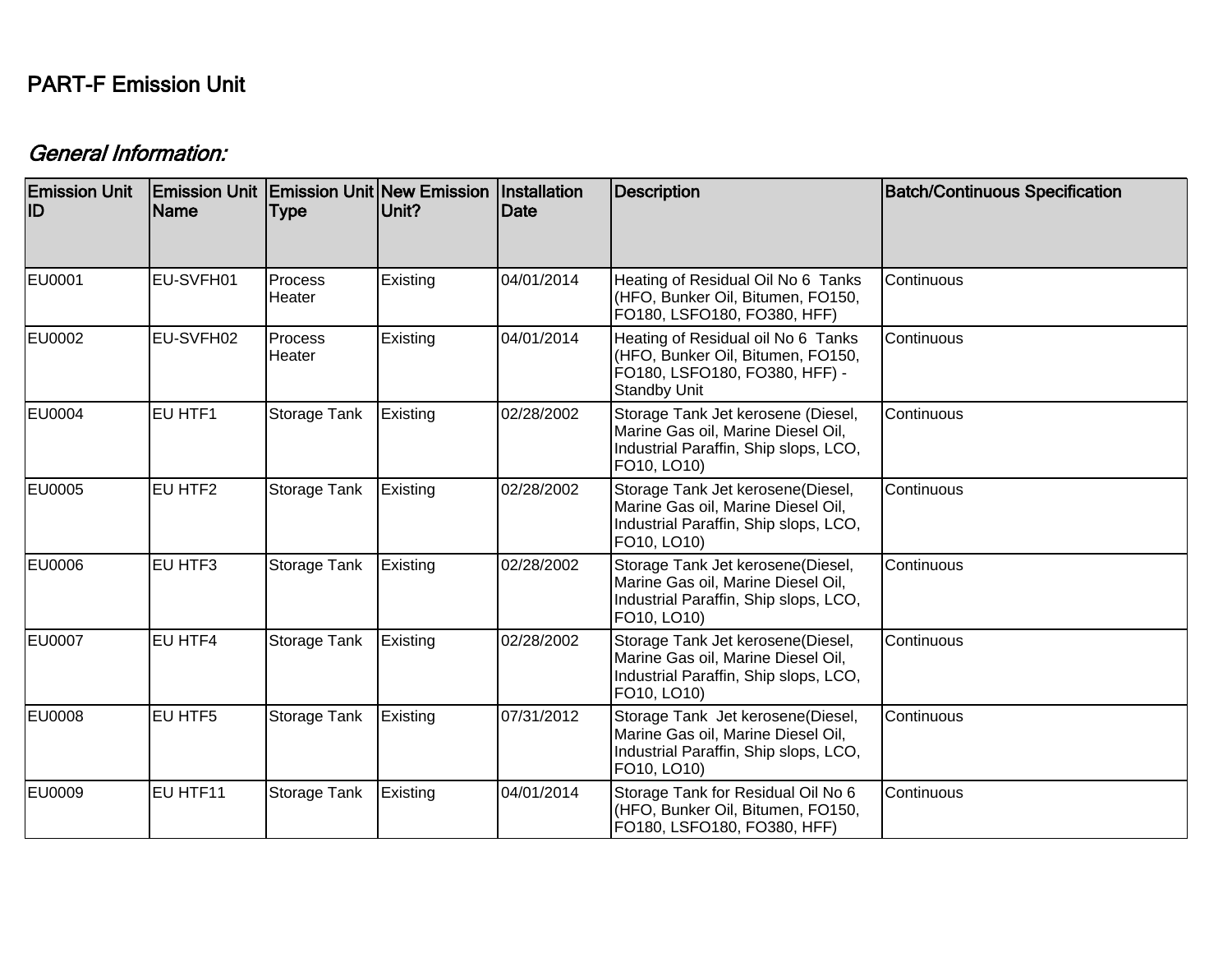| <b>EU0010</b> | EU HTF12 | Storage Tank | Existing        | 04/01/2014 | Storage Tank for Residual Oil No 6<br>(HFO, Bunker Oil, Bitumen, FO150,<br>FO180, FO380, HFF) or Jet kerosene<br>(Diesel, Marine Gas oil, Marine Diesel<br>Oil, Industrial Paraffin, Ship slops,<br>LCO, FO10, LO10)            | Continuous |
|---------------|----------|--------------|-----------------|------------|---------------------------------------------------------------------------------------------------------------------------------------------------------------------------------------------------------------------------------|------------|
| <b>EU0011</b> | EU HTF13 | Storage Tank | Existing        | 04/01/2014 | Storage Tank for Residual oil No 6<br>(HFO, Bunker Oil, Bitumen, FO150,<br>FO180, LSFO180, FO380, HFF)                                                                                                                          | Continuous |
| EU0012        | EU HTF14 | Storage Tank | Existing        | 04/01/2014 | Storage Tank for Residual Oil No 6<br>(HFO, Bunker Oil, Bitumen, FO150,<br>FO180, FO380, HFF)                                                                                                                                   | Continuous |
| EU0013        | EU HTF15 | Storage Tank | Existing        | 04/01/2014 | Storage Tank Jet kerosene(Diesel,<br>Marine Gas oil, Marine Diesel Oil,<br>Industrial Paraffin, Ship slops, LCO,<br>FO10, LO10)                                                                                                 | Continuous |
| EU0014        | EU HTF6  | Storage Tank | Existing        | 01/31/1995 | Storage Tank Residual Fuel Oil No. 6<br>(HFO, Bunker Oil, Bitumen, FO150,<br>FO180, LSFO180, FO380, HFF) or<br>Jet kerosene(Diesel, Marine Gas oil,<br>Marine Diesel Oil, Industrial Paraffin,<br>Ship slops, LCO, FO10, LO10). | Continuous |
| EU0015        | EU HTF7  | Storage Tank | Existing        | 01/31/1995 | Storage Tank for Jet kerosene(Diesel, Continuous<br>Marine Gas oil, Marine Diesel Oil,<br>Industrial Paraffin, Ship slops, LCO,<br>FO10, LO10) or Distillate Oil No 2<br>(Blended Fuels Oils, ISO80, IFO30).                    |            |
| EU0016        | EU HTF8  | Storage Tank | <b>Existing</b> | 01/31/1995 | Storage Tank Residual Fuel Oil No. 6<br>(HFO, Bunker Oil, Bitumen, FO150,<br>FO180, LSFO180, FO380, HFF) or<br>Distillate Oil No 2 (Blended Fuels Oils,<br>ISO80, IFO30).                                                       | Continuous |
| <b>EU0017</b> | EU HTF9  | Storage Tank | Existing        | 01/31/1995 | Storage Tank Jet kerosene(Diesel,<br>Marine Gas oil, Marine Diesel Oil,<br>Industrial Paraffin, Ship slops, LCO,<br>FO10, LO10)                                                                                                 | Continuous |
| EU0018        | EU HTF10 | Storage Tank | Existing        | 01/31/1995 | Storage Tank Jet kerosene(Diesel,<br>Marine Gas oil, Marine Diesel Oil,<br>Industrial Paraffin, Ship slops, LCO,<br>FO10, LO10)                                                                                                 | Continuous |
| EU0024        | EU HTF17 | Storage Tank | New             | 10/31/2017 | Storage Tank Residual Fuel Oil No. 6<br>(HFO, Bunker Oil, Bitumen, FO150,<br>FO180, LSFO180, FO380, HFF) or<br>Jet kerosene(Diesel, Marine Gas oil,<br>Marine Diesel Oil, Industrial Paraffin,<br>Ship slops, LCO, FO10, LO10). | Continuous |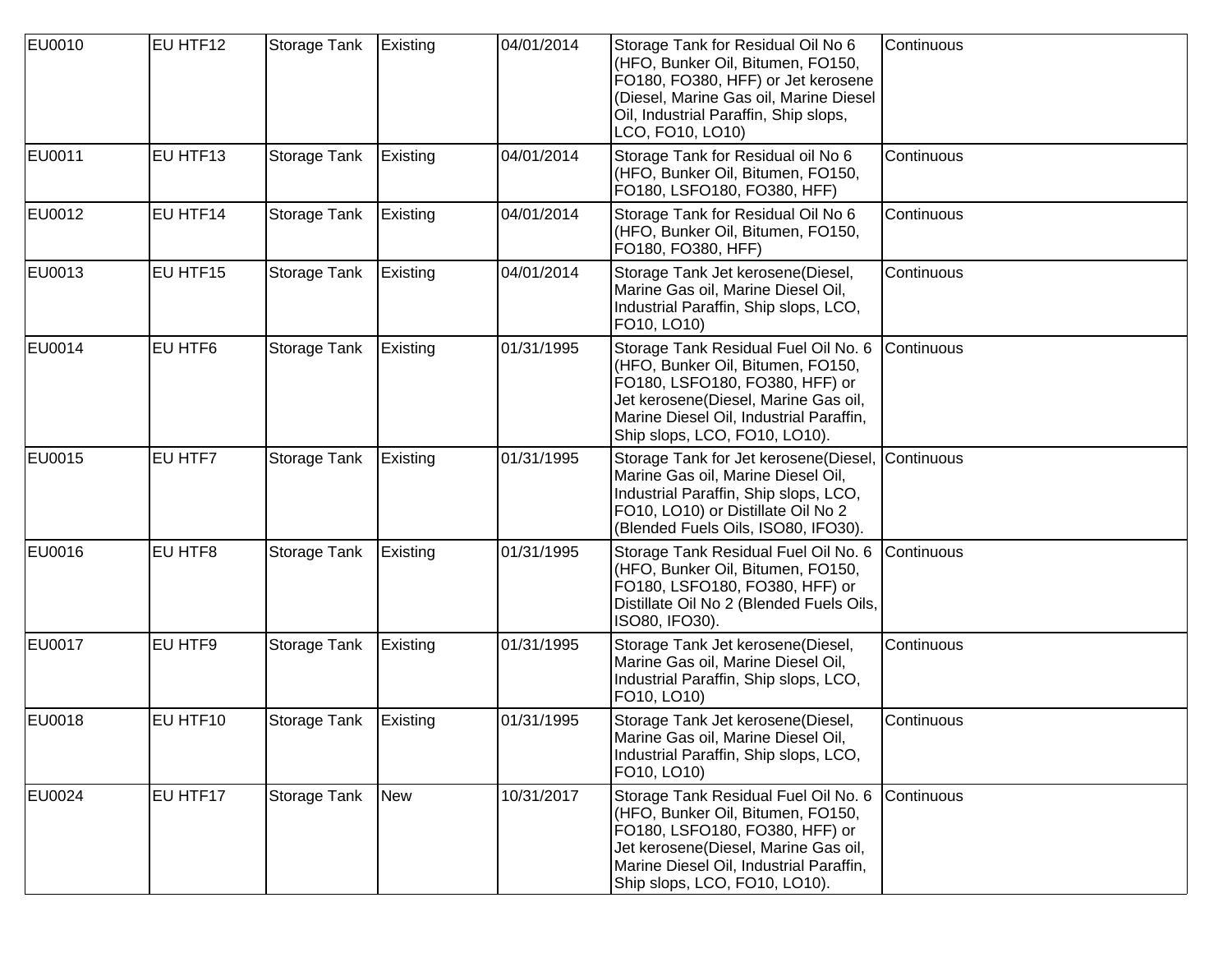| EU0025        | EU HTF18  | Storage Tank | <b>New</b> | 10/31/2017 | Storage Tank Residual Fuel Oil No. 6 Continuous<br>(HFO, Bunker Oil, Bitumen, FO150,<br>FO180, LSFO180, FO380, HFF) or<br>Jet kerosene(Diesel, Marine Gas oil,<br>Marine Diesel Oil, Industrial Paraffin,<br>Ship slops, LCO, FO10, LO10). |                   |
|---------------|-----------|--------------|------------|------------|--------------------------------------------------------------------------------------------------------------------------------------------------------------------------------------------------------------------------------------------|-------------------|
| EU0026        | EU HTF19  | Storage Tank | <b>New</b> | 10/31/2017 | Storage Tank Residual Fuel Oil No. 6<br>(HFO, Bunker Oil, Bitumen, FO150,<br>FO180, LSFO180, FO380, HFF) or<br>Distillate Oil No 2 (Blended Fuels Oils,<br>ISO80, IFO30).                                                                  | <b>Continuous</b> |
| EU0028        | EU HTF20  | Storage Tank | Existing   |            | Storage Tank Jet kerosene(Diesel,<br>Marine Gas oil, Marine Diesel Oil,<br>Industrial Paraffin, Ship slops, LCO,<br>LO10)                                                                                                                  | Continuous        |
| EU0029        | EU0029LB1 | Unclassified | Existing   | 01/31/1990 | Loading Bay/Offloading Bay No 1: Jet  N/A<br>kerosene, Distillate Oil No 2 and<br>Residual Oil No 6.                                                                                                                                       |                   |
| <b>EU0030</b> | EU0030LB2 | Unclassified | Existing   | 01/31/1990 | Loading Bay/Offloading Bay No 2: for<br>Jet kerosene, Distillate Oil No 2 and<br>Residual Oil No 6.                                                                                                                                        |                   |
| EU0031        | EU0031LB3 | Unclassified | Existing   | 04/17/2001 | Loading Bay/Offloading Bay No 3: for<br>Jet kerosene, Distillate Oil No 2 and<br>Residual Oil No 6.                                                                                                                                        |                   |
| <b>EU0032</b> | EU0032LB4 | Unclassified | Existing   | 04/17/2001 | Loading Bay/Offloading Bay No 4: for<br>Jet kerosene, Distillate Oil No 2 and<br>Residual Oil No 6.                                                                                                                                        |                   |
| EU0033        | EU0033LB5 | Unclassified | Existing   | 01/31/2000 | Loading Bay/Offloading Bay No 5: for<br>Jet kerosene, Distillate Oil No 2 and<br>Residual Oil No 6.                                                                                                                                        |                   |

| Source Info:            |                           |                  |        |              |                                                     |                                     |  |  |
|-------------------------|---------------------------|------------------|--------|--------------|-----------------------------------------------------|-------------------------------------|--|--|
| <b>Emission Unit ID</b> | <b>Emission Unit Name</b> | Area/Line Source | Length | <b>Width</b> | Angle of Rotation<br><b>Relative for True North</b> | <b>Operation Time</b><br>(Hour/Day) |  |  |
| <b>EU0001</b>           | EU-SVFH01                 | ΙN               |        |              |                                                     |                                     |  |  |
| EU0002                  | <b>IEU-SVFH02</b>         | IN               |        |              |                                                     |                                     |  |  |
| EU0004                  | <b>IEU HTF1</b>           |                  | 18.1   | 19.7         |                                                     | 24                                  |  |  |
| EU0005                  | <b>EU HTF2</b>            |                  | 18.1   | 19.7         |                                                     | 24                                  |  |  |
| EU0006                  | <b>EU HTF3</b>            |                  | 18.1   | 9.5          |                                                     | 24                                  |  |  |
| EU0007                  | <b>IEU HTF4</b>           |                  | 16.4   | 11.4         |                                                     | 24                                  |  |  |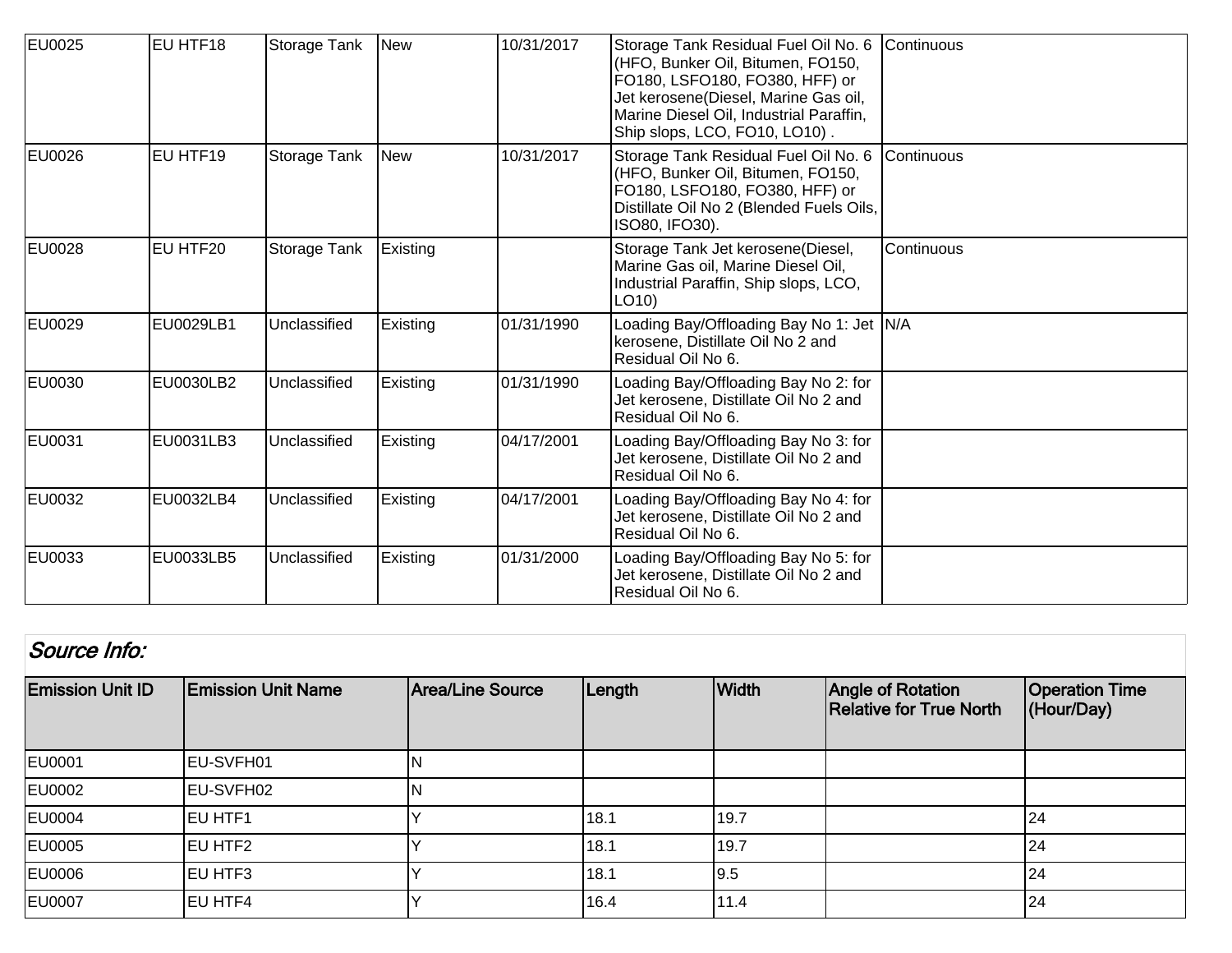| <b>EU0008</b> | EU HTF5          | Y | 16.1 | 9.3            | 24 |
|---------------|------------------|---|------|----------------|----|
| EU0009        | EU HTF11         | Y | 17.9 | 13.2           | 24 |
| EU0010        | EU HTF12         | Y | 17.9 | 12.6           | 24 |
| EU0011        | EU HTF13         | Y | 17.9 | 13.3           | 24 |
| EU0012        | EU HTF14         | Y | 18.8 | 9.5            | 24 |
| EU0013        | EU HTF15         | Y | 9.6  | $\overline{5}$ | 24 |
| EU0014        | EU HTF6          | Ý | 10.8 | 7.9            | 24 |
| EU0015        | EU HTF7          | Y | 10.8 | 7.9            | 24 |
| EU0016        | EU HTF8          | Y | 10.8 | 7.9            | 24 |
| EU0017        | EU HTF9          | v | 9.7  | 11.4           | 24 |
| EU0018        | EU HTF10         | Y | 14.4 | 11.4           | 24 |
| EU0024        | EU HTF17         | Y | 14.8 | 14.9           |    |
| EU0025        | EU HTF18         | Y | 14.8 | 14.9           |    |
| EU0026        | EU HTF19         | Υ | 10.7 | 7.9            |    |
| EU0028        | EU HTF20         | Y | 0.54 | 2.3            |    |
| EU0029        | <b>EU0029LB1</b> | Y | 25   | 5.5            | 24 |
| EU0030        | EU0030LB2        | Y | 25   | 5.5            |    |
| EU0031        | EU0031LB3        | Υ | 25   | 4.5            |    |
| EU0032        | EU0032LB4        | Y | 25   | 4.5            |    |
| EU0033        | EU0033LB5        | Y | 22   | 3              |    |

## Associated Control Device List:

| <b>Emission Unit ID</b> | <b>Emission Unit Name</b> | Control Device ID | <b>Control Device Type</b> | <b>Commission Date</b> |
|-------------------------|---------------------------|-------------------|----------------------------|------------------------|
|                         |                           |                   |                            |                        |
|                         |                           |                   |                            |                        |
| EU0004                  | <b>IEU HTF1</b>           | CD0002            | Any Control Device         |                        |
| EU0005                  | EU HTF2                   | CD0003            | Any Control Device         |                        |
| EU0006                  | <b>EU HTF3</b>            | CD0005            | Any Control Device         |                        |
| <b>EU0007</b>           | <b>EU HTF4</b>            | CD0006            | Any Control Device         |                        |
| EU0008                  | EU HTF5                   | CD0007            | Any Control Device         |                        |
| EU0014                  | EU HTF6                   | CD0008            | Any Control Device         |                        |